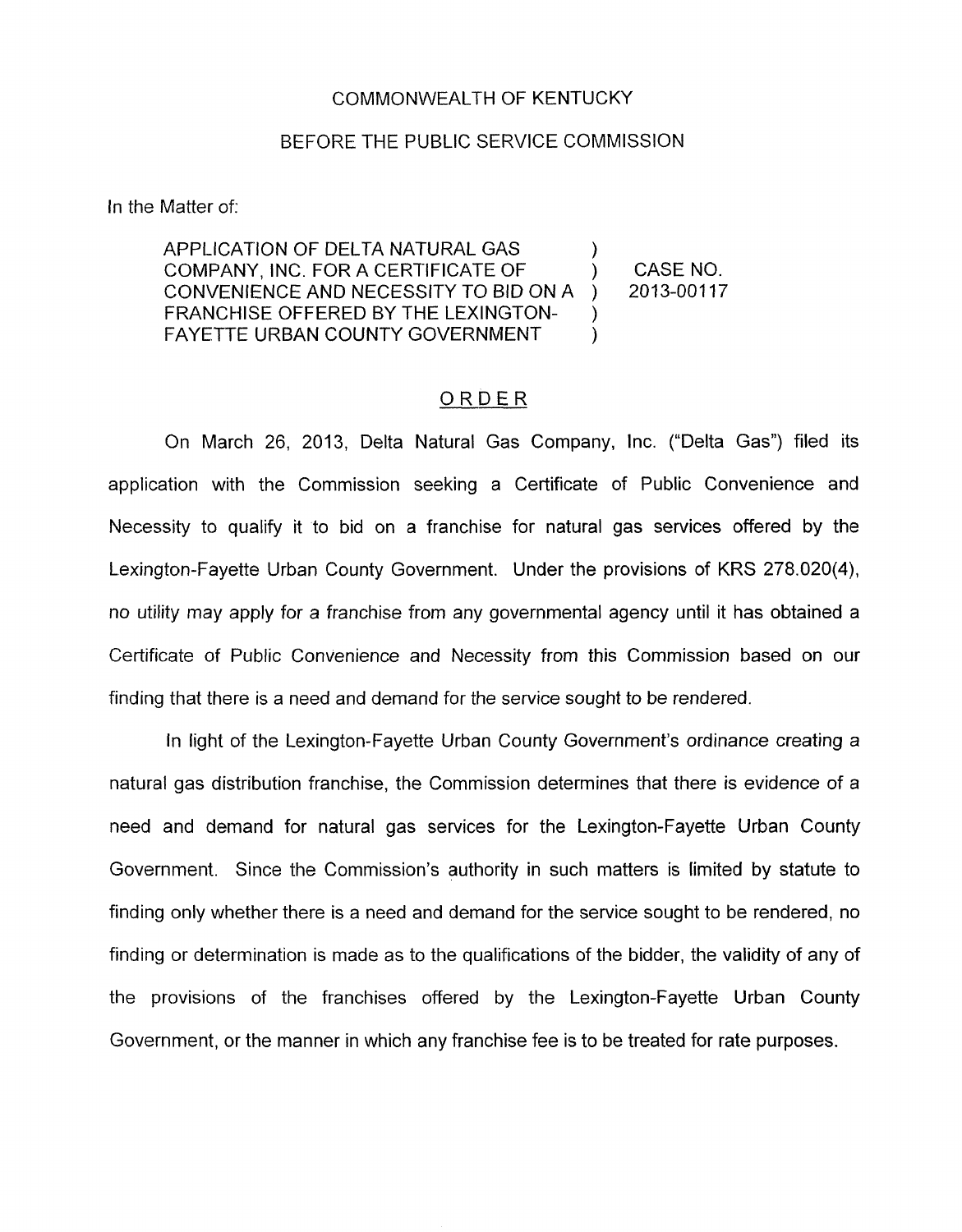IT IS THEREFORE ORDERED that:

1. Delta Gas is granted a Certificate of Public Convenience and Necessity that authorizes it to hid on a franchise for natural gas services offered by the Lexington-Fayette Urban County Government.

2. If Delta Gas is not the successful bidder, Delta Gas shall, within ten days of the award of the franchise at issue, file with the Commission a written notice stating that Delta Gas was not the successful bidder.

**3.** If Delta Gas is the successful bidder, Delta Gas shall, within ten days of the award of the franchise at issue, file with the Commission a copy of the executed franchise agreement.

**4.** Any documents filed pursuant to ordering paragraphs 2 or 3 of this Order shall reference the number of this case and shall be electronically submitted via the Commission's electronic Tariff Filing System.

5. This Order shall not be construed as granting a Certificate of Public Convenience and Necessity to construct utility facilities for the Lexington-Fayette Urban County Government.

> **ENTERED** APR 01 2013 **KENTUCKY PUBLIC**

By the Commission

ATTES<sub>1</sub> Executive Direct

Case No. 2013-00117